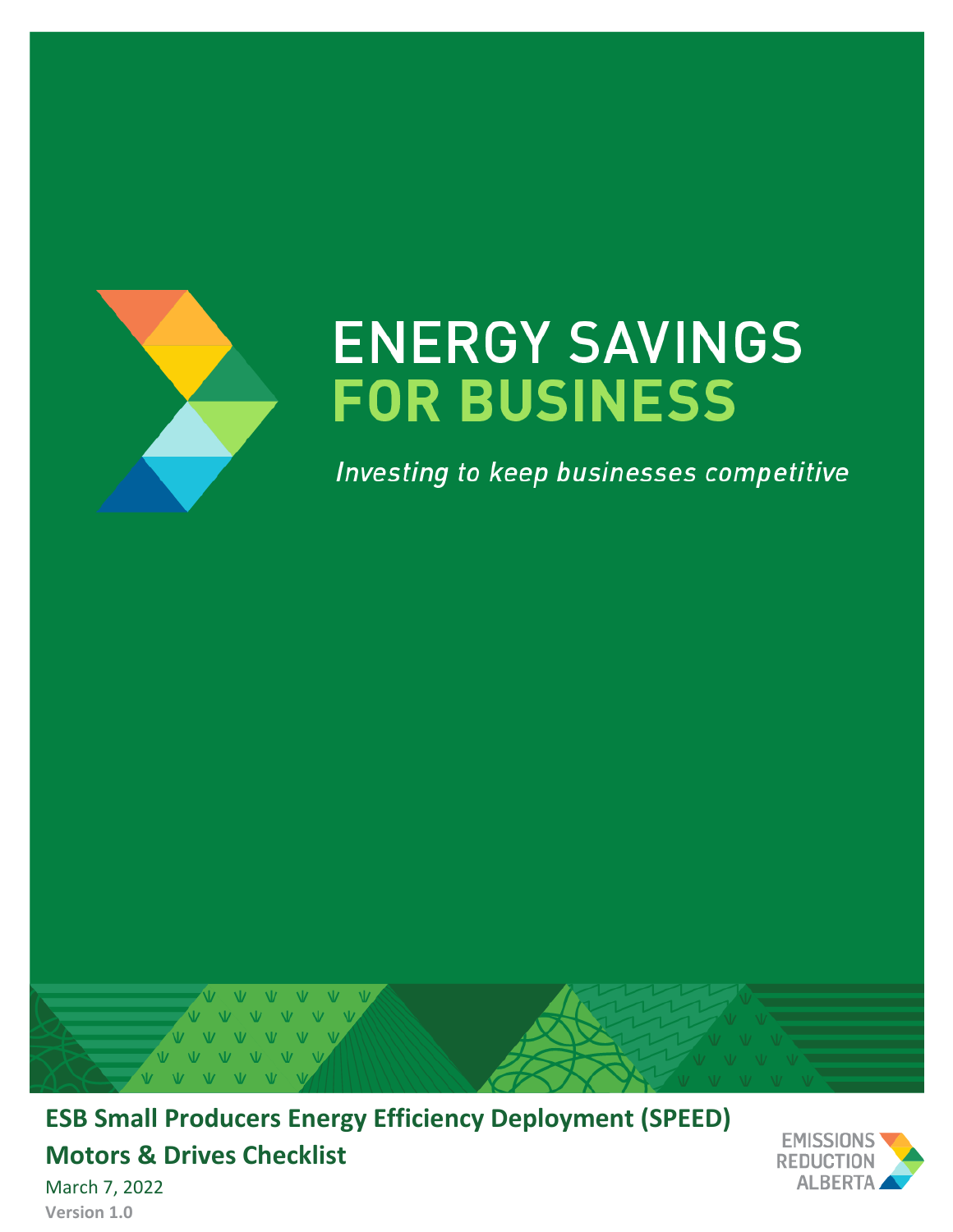# **Table of Contents**

| PREMIUM EFFICIENT MOTORS - OPEN DRIP PROOF (ODP) / TOTALLY ENCLOSED FAN COOLED (TEFC)6 |  |
|----------------------------------------------------------------------------------------|--|
|                                                                                        |  |
|                                                                                        |  |
|                                                                                        |  |
|                                                                                        |  |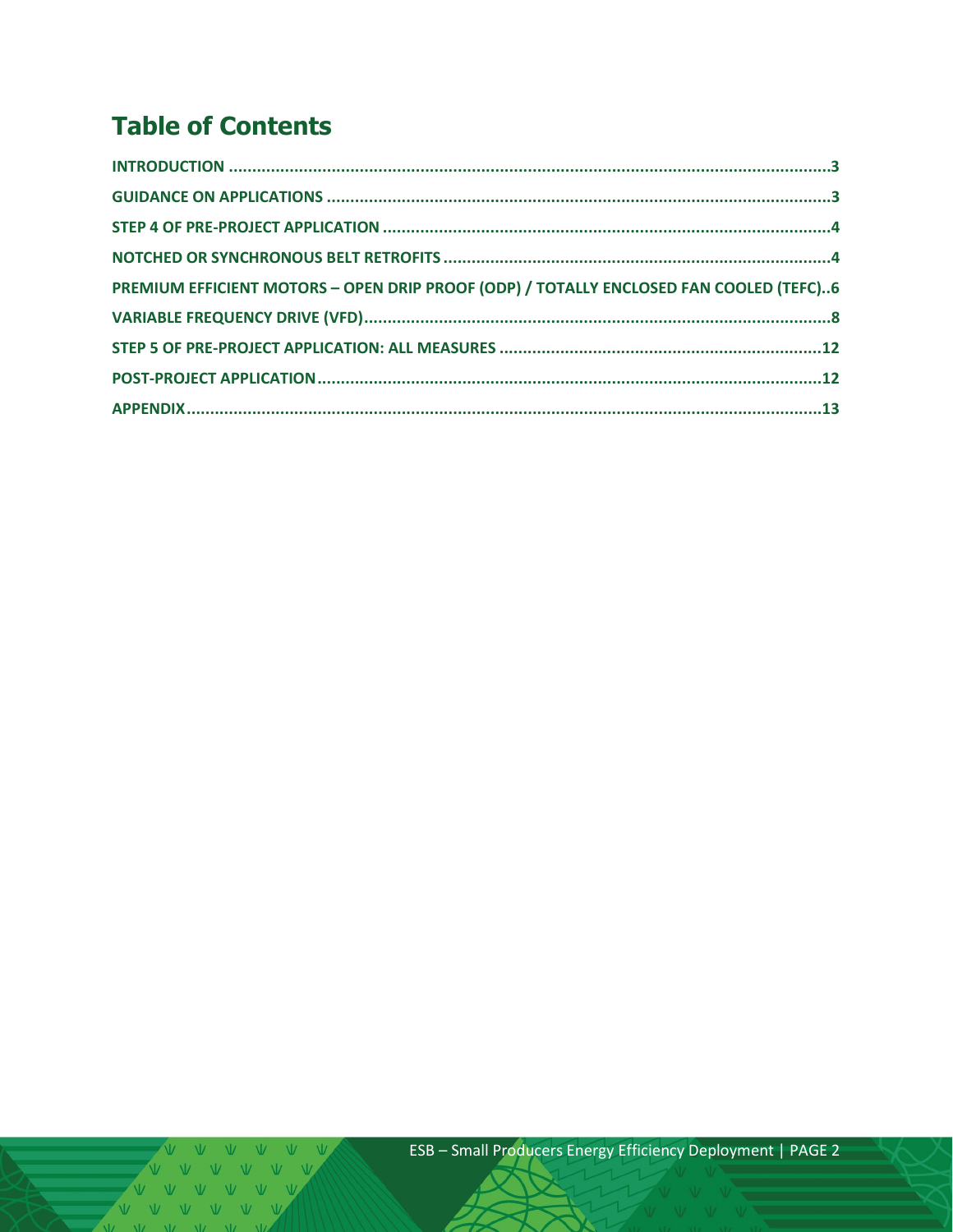## <span id="page-2-0"></span>**INTRODUCTION**

This document is intended as a guide to support the submission of accurate and complete Motors and Drives project applications. All applicants with Motors and Drives should ensure the application meets the SPEED Eligibility Requirements set out in the Participant Terms and Conditions, Contractor Code of Conduct and Eligible Measures List. The applicant must submit the requested documentation and answer the questions contained within this document.

This checklist includes guidance for what needs to be entered in each input field at Step 4 and Step 5 of the Application process. Step 5 specifically describes which documents need to be uploaded and their purpose.

## <span id="page-2-1"></span>**GUIDANCE ON APPLICATIONS**

The following sections provide guidance on Motors and Drives applications, ensuring that they are complete, accurate and comprehensive.

The applicant and/or contractor will also need to provide the following information in Step 4 and Step 5 of the application submission, as further described in the tables below.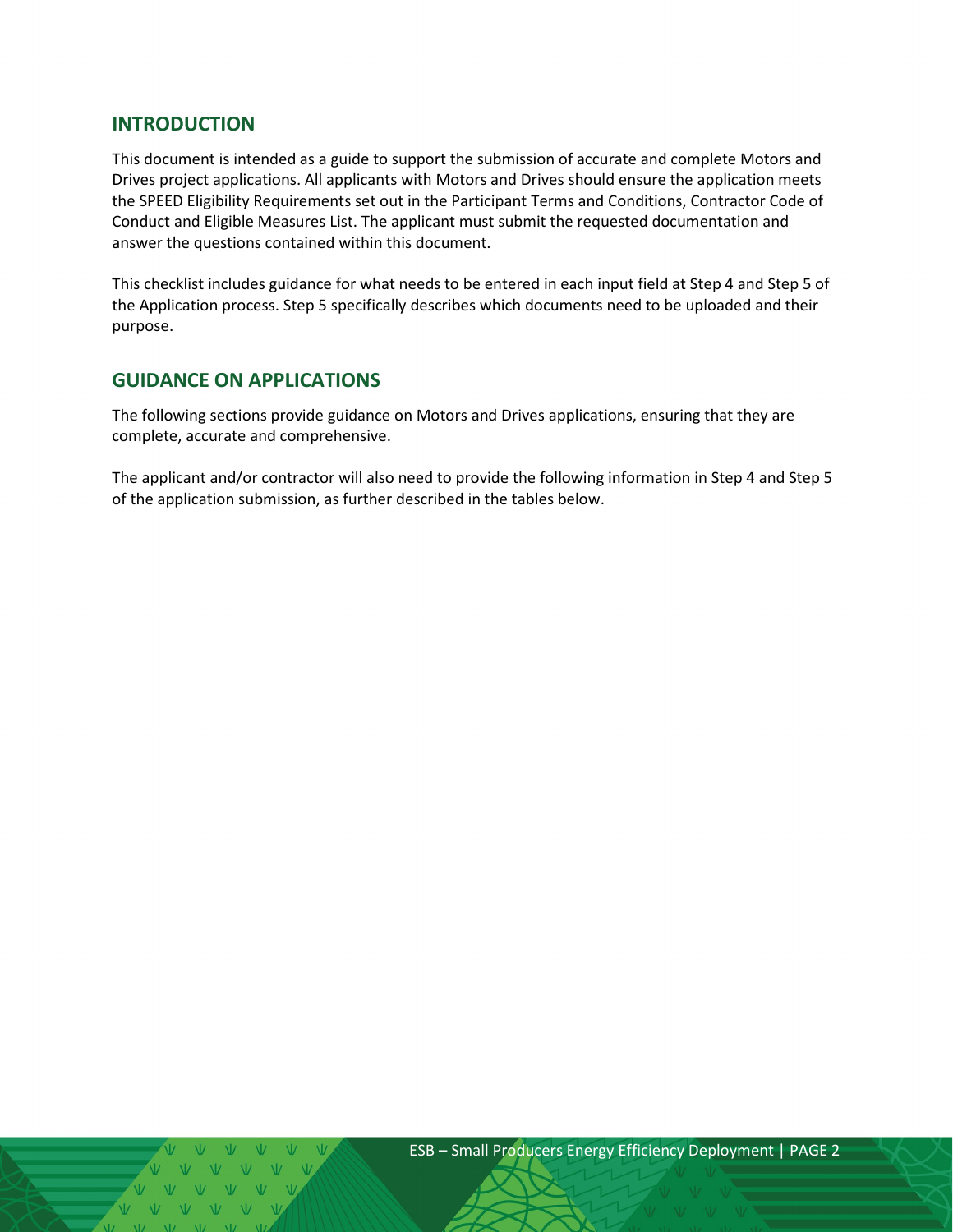# <span id="page-3-0"></span>**STEP 4 OF PRE-PROJECT APPLICATION**

# <span id="page-3-1"></span>**NOTCHED OR SYNCHRONOUS BELT RETROFITS**

| <b>Field</b>                               | <b>What to Enter</b>                                                                                                                        | <b>How Data or Input Provided is</b><br><b>Used</b>                        |
|--------------------------------------------|---------------------------------------------------------------------------------------------------------------------------------------------|----------------------------------------------------------------------------|
| Quantity                                   | Enter the number of measures<br>being installed.                                                                                            | • Calculate eligible incentive.<br>• Post-project QA/QC.                   |
| <b>Equipment Annual Operating</b><br>Hours | Enter the estimated<br>annual hours of operation for<br>one fixture.                                                                        | • Used for estimating energy<br>savings achieved.                          |
| <b>Existing Motor Nameplate</b><br>Picture | Upload the picture of the<br>nameplate of the existing<br>motor which indicates the<br>manufacturer name and other<br>details of the motor. | · Post-project QA/QC.<br>• Used for estimating energy<br>savings achieved. |
| <b>Existing Motor HP</b>                   | Enter the rating of the existing<br>motor in HP.                                                                                            | • Post-project QA/QC.<br>• Used for estimating energy<br>savings achieved. |
| <b>Existing Motor Efficiency</b>           | Enter the efficiency of the<br>existing motor in percentage.                                                                                | • Used for estimating energy<br>savings achieved.                          |
| <b>Existing Motor Age</b>                  | Enter the age of the existing<br>motor in years.                                                                                            | • Post-project QA/QC.                                                      |
| <b>Driven Equipment Details</b>            | Select from list the equipment<br>being driven:<br>Fan<br>Pump<br>٠<br>Gear Box<br>Conveyor<br>Other                                        | · Post-project QA/QC.                                                      |
| Approximate Length of Belt<br>(Feet)       | Enter the length of the belt in<br>feet. In case of multiple<br>quantities, enter the average<br>length of all belts.                       | · Post-project QA/QC.                                                      |
| <b>New Belt Specification Sheet</b>        | Upload the specification sheet<br>for the measure.<br>Indicate/circle which specific<br>equipment is being used                             | • Post-project QA/QC.                                                      |
|                                            | for project.                                                                                                                                |                                                                            |
| Equipment & Material Costs                 | Enter equipment and material<br>costs as indicated on the<br>invoice/final quote.                                                           | • Calculate eligible incentive.<br>· Post-project QA/QC.                   |
| Labour Cost                                | Enter labour costs as indicated<br>on the invoice/final quote.                                                                              | · Calculate eligible incentive.<br>· Post-project QA/QC.                   |

VVVVVVV VVVVV  $V$   $V$  $\overline{M}$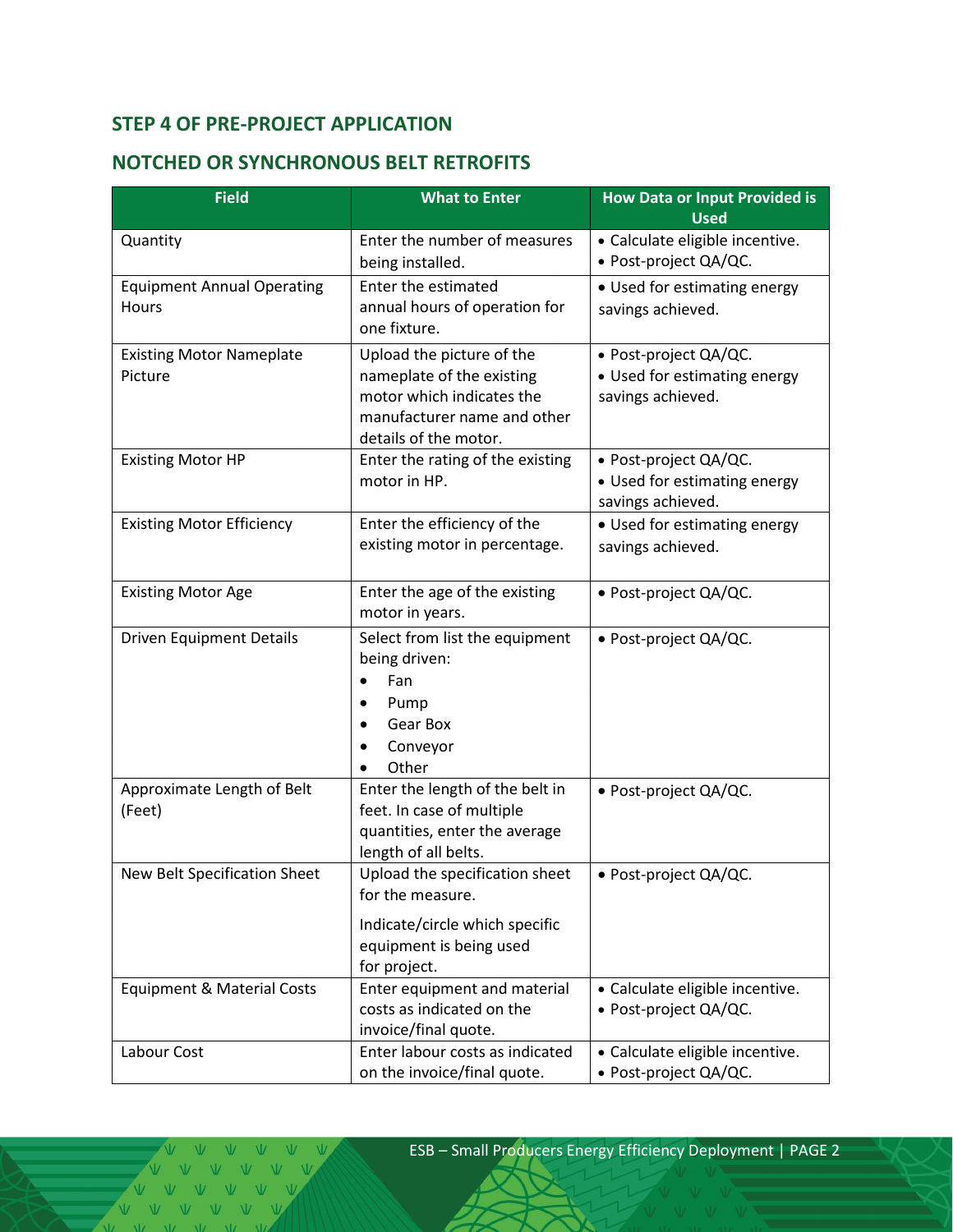| Design Cost | Enter design costs and include  | │ • Calculate eligible incentive. |
|-------------|---------------------------------|-----------------------------------|
|             | all other costs as indicated on | I • Post-project QA/QC.           |
|             | the invoice/final quote.        |                                   |

 $\sqrt{1 - M}$   $\sqrt{2}$   $\sqrt{2}$   $\sqrt{2}$   $\sqrt{2}$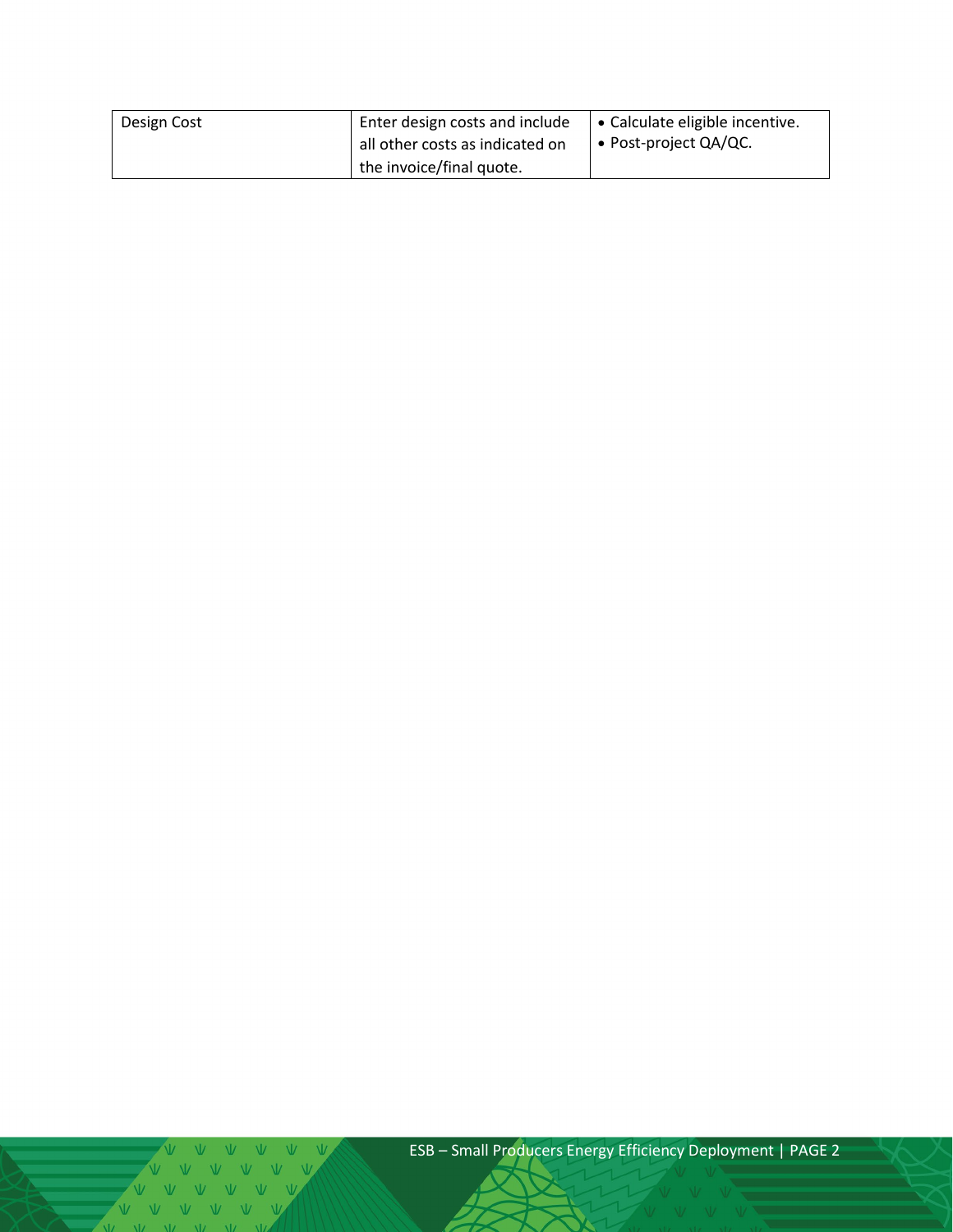# <span id="page-5-0"></span>**PREMIUM EFFICIENT MOTORS – OPEN DRIP PROOF (ODP) / TOTALLY ENCLOSED FAN COOLED (TEFC)**

| <b>Field</b>                                   | <b>What to Enter</b>                                                                                                                        | <b>How Data or Input Provided is</b><br><b>Used</b>                        |
|------------------------------------------------|---------------------------------------------------------------------------------------------------------------------------------------------|----------------------------------------------------------------------------|
| Quantity                                       | Enter the number of measures<br>being installed.                                                                                            | · Calculate eligible incentive.<br>• Post-project QA/QC.                   |
| <b>Equipment Annual Operating</b><br>Hours     | Enter the estimated<br>annual hours of operation for<br>one fixture.                                                                        | • Used for estimating energy<br>savings achieved.                          |
| <b>Existing Motor Nameplate</b><br>Picture     | Upload the picture of the<br>nameplate of the existing<br>motor which indicates the<br>manufacturer name and other<br>details of the motor. | • Post-project QA/QC.<br>• Used for estimating energy<br>savings achieved. |
| <b>Existing Motor HP</b>                       | Enter the rating of the existing<br>motor in HP.                                                                                            | • Used for estimating energy<br>savings achieved.                          |
| <b>Existing Motor Efficiency</b>               | Enter the efficiency of the<br>existing motor in percentage.                                                                                | • Used for estimating energy<br>savings achieved.                          |
| <b>Existing Motor Age</b>                      | Enter the age of the motor<br>being replaced in years.                                                                                      | • Used for estimating energy<br>savings achieved.                          |
| Is the Existing Motor Single or<br>Dual Speed? | Select either Single Speed or<br>Dual Speed.                                                                                                | • Used for estimating energy<br>savings achieved.                          |
| Was Motor Previously<br>Rewound?               | Select either Yes or No.                                                                                                                    | • Used for estimating energy<br>savings achieved.                          |
| <b>Driven Equipment Details</b>                | Select from list the equipment<br>being driven:<br>Fan<br>Pump<br>Gear Box<br>Conveyor<br>Other                                             | • Post-project QA/QC.                                                      |
| New Motor Efficiency                           | Enter the efficiency of the new<br>motor as provided in the<br>specification sheet.                                                         | • Used for estimating energy<br>savings achieved.                          |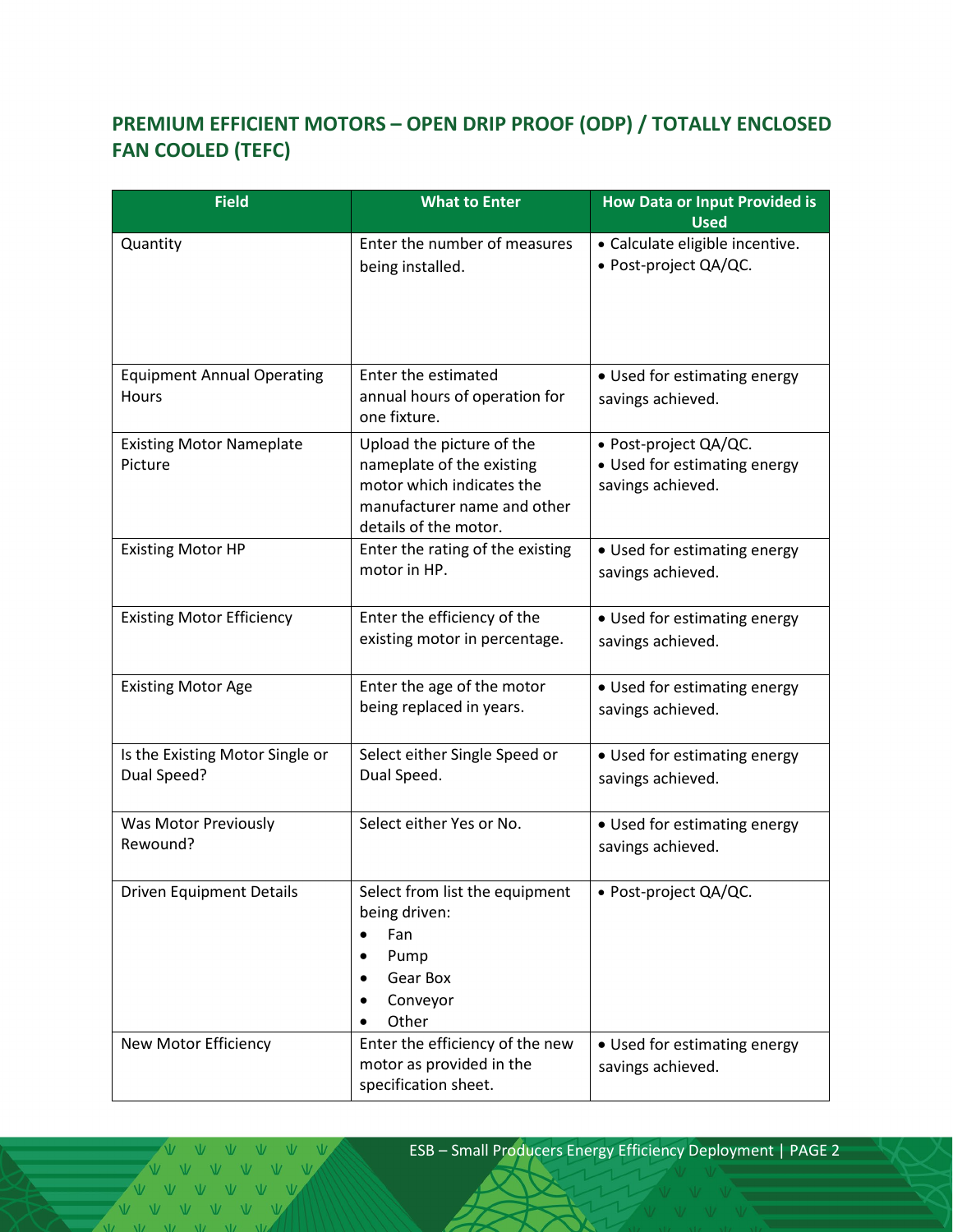| Speed of New Motor                    | Select from list the speed of   | • Post-project QA/QC.           |
|---------------------------------------|---------------------------------|---------------------------------|
|                                       | new motor:                      |                                 |
|                                       | 1200 RPM                        |                                 |
|                                       | 1800 RPM                        |                                 |
|                                       | 3600 RPM                        |                                 |
|                                       | Combination                     |                                 |
|                                       | Other                           |                                 |
| Specification Sheet of New            | Upload the specification sheet  | • Post-project QA/QC.           |
| Motor                                 | for the measure.                |                                 |
|                                       | Indicate/circle which specific  |                                 |
|                                       | equipment is being used         |                                 |
|                                       |                                 |                                 |
|                                       | for project.                    |                                 |
| <b>Equipment &amp; Material Costs</b> | Enter equipment and material    | • Calculate eligible incentive. |
|                                       | costs as indicated on the       | • Post-project QA/QC.           |
|                                       | invoice/final quote.            |                                 |
| Labour Cost                           | Enter labour costs as indicated | • Calculate eligible incentive. |
|                                       | on the invoice/final quote.     | • Post-project QA/QC.           |
| Design Cost                           | Enter design costs and include  | • Calculate eligible incentive. |
|                                       | all other costs as indicated on | • Post-project QA/QC.           |
|                                       | the invoice/final quote.        |                                 |

V V V V V V V V V V V V V  $M = W - W$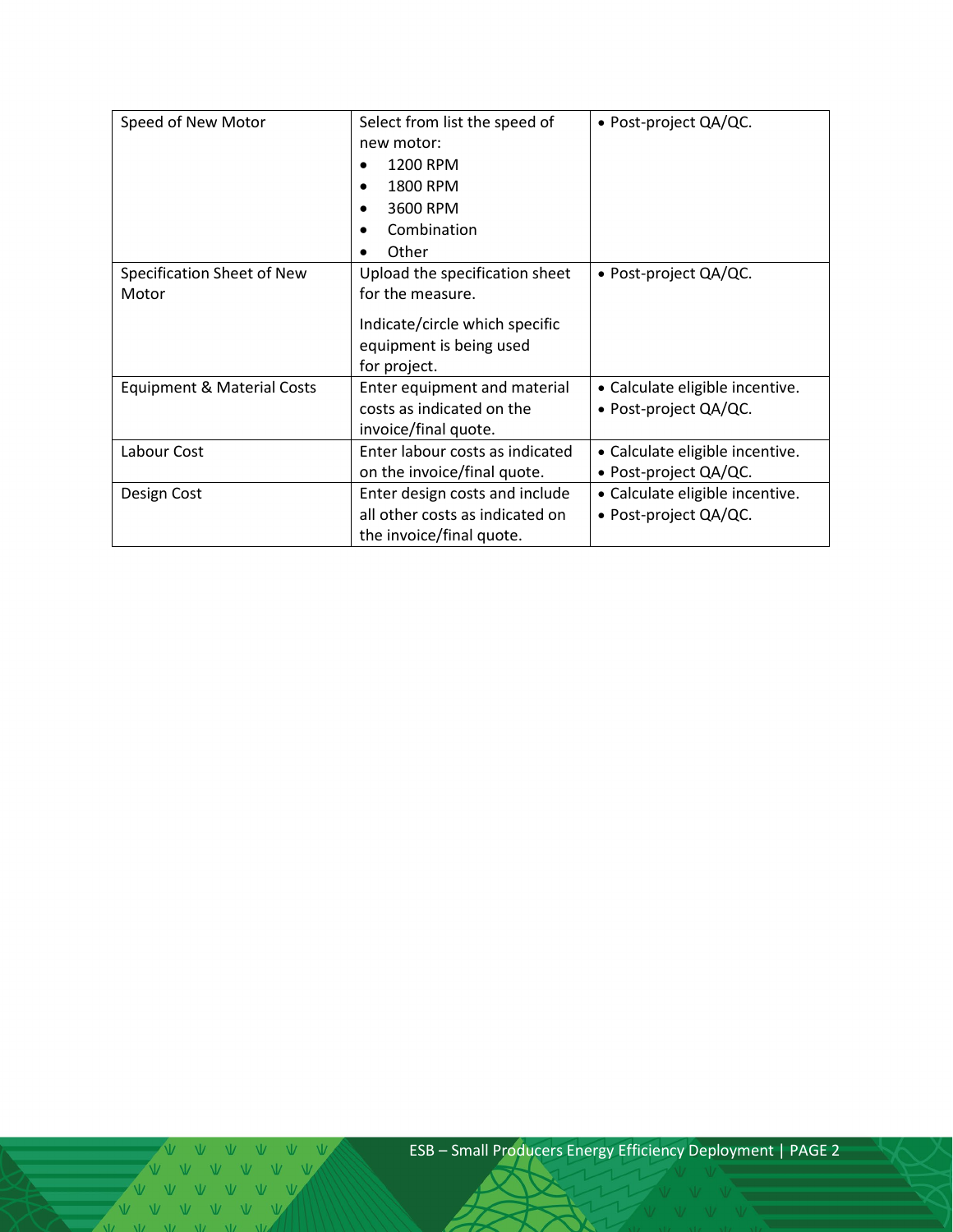# <span id="page-7-0"></span>**VARIABLE FREQUENCY DRIVE (VFD)**

When multiple VFDs are being installed on motors with different ratings, add a separate measure for each motor rating in the application.

#### VFD for Fan

- VFD for Fan ON/OFF CONTROL
- VFD for Fan INLET DAMPER CONTROL
- VFD for Fan DISCHARGE DAMPER CONTROL

| <b>Field</b>                         | <b>What to Enter</b>                  | <b>How Data or Input Provided is</b><br><b>Used</b>      |
|--------------------------------------|---------------------------------------|----------------------------------------------------------|
|                                      |                                       |                                                          |
| Quantity                             | Enter the number of measures          | · Calculate eligible incentive.<br>· Post-project QA/QC. |
|                                      | being installed.                      |                                                          |
| Fan Type                             | Select from list the fan type:        | · Post-project QA/QC.                                    |
|                                      | Axial<br>$\bullet$                    |                                                          |
|                                      | Centrifugal                           |                                                          |
| Drive Type                           | Select from list the drive type:      | · Post-project QA/QC.                                    |
|                                      | <b>Direct</b><br>$\bullet$            |                                                          |
|                                      | Driven                                |                                                          |
| Centrifugal Blade Type               | Select from list the centrifugal      | • Post-project QA/QC.                                    |
|                                      | blade type:                           |                                                          |
|                                      | <b>Forward Curved</b><br>$\bullet$    |                                                          |
|                                      | Radial-Blade<br>$\bullet$             |                                                          |
|                                      | Radial-Tip<br>$\bullet$               |                                                          |
|                                      | <b>Backward Inclined</b><br>$\bullet$ |                                                          |
|                                      | <b>Backward Curved</b><br>٠           |                                                          |
|                                      | Airfoil                               |                                                          |
|                                      | Not Applicable                        |                                                          |
| Axial Blade Type                     | Select from list the axial blade      | · Post-project QA/QC.                                    |
|                                      | type:                                 |                                                          |
|                                      | Propellor<br>$\bullet$                |                                                          |
|                                      | <b>Tube Axial</b>                     |                                                          |
|                                      | Vane Axial                            |                                                          |
|                                      | Not Applicable                        |                                                          |
| <b>Existing Flow Control for Fan</b> | Enter the existing flow control       | • Used for estimating energy                             |
|                                      | for fan.                              | savings achieved.                                        |
|                                      |                                       |                                                          |
| Nameplate CFM of Fan                 | If available, provide the             | • Post-project QA/QC.                                    |
| (Optional)                           | nameplate fan flow rate in            |                                                          |
|                                      | CFM.                                  |                                                          |
| Picture of Fan Nameplate             | If available, upload a clear          | · Post-project QA/QC.                                    |
| (Optional)                           | picture of the nameplate of the       |                                                          |
|                                      | fan which indicates the               |                                                          |
|                                      | manufacturer name and other           |                                                          |
|                                      | details of the fan.                   |                                                          |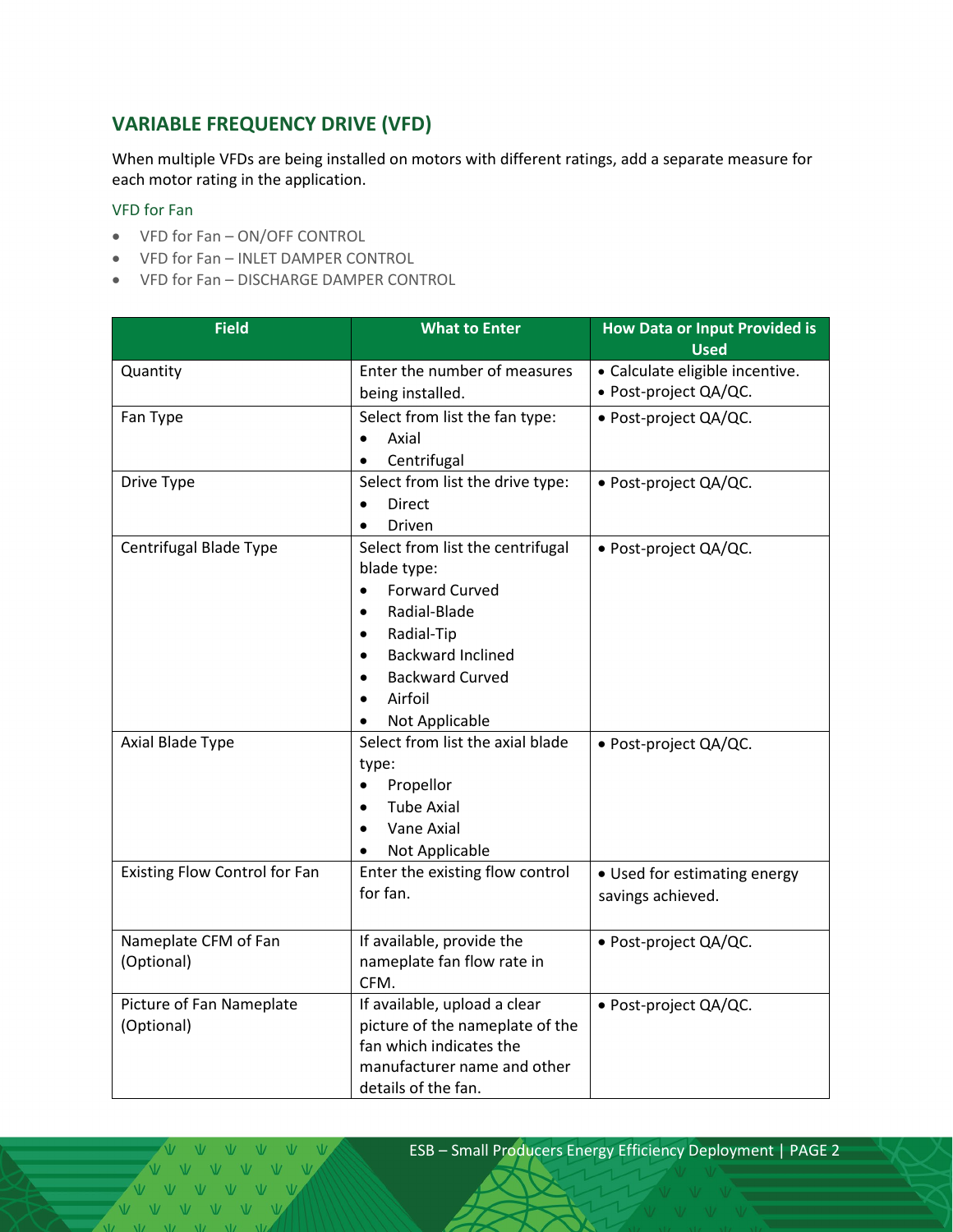| <b>Fan Manufacturer</b>               | Enter model name as indicated   | · Post-project QA/QC.           |
|---------------------------------------|---------------------------------|---------------------------------|
|                                       | on specification sheet and      |                                 |
|                                       | invoice/final quote.            |                                 |
| Fan Model                             | Enter model name as indicated   | · Post-project QA/QC.           |
|                                       | on specification sheet and      |                                 |
|                                       | invoice/final quote.            |                                 |
| Motor HP                              | Enter motor HP which should     | • Used for estimating energy    |
|                                       | be between 1-500 hp. Please     | savings achieved.               |
|                                       | note that the incentive is      |                                 |
|                                       | capped at \$12,500.             |                                 |
| <b>Equipment Annual Operating</b>     | Enter the estimated             | • Used for estimating energy    |
| Hours (hours)                         | annual hours of operation for   | savings achieved.               |
|                                       | one fixture.                    |                                 |
| <b>VFD Specification Sheet</b>        | Upload the specification sheet  | • Post-project QA/QC.           |
|                                       | for the measure.                |                                 |
|                                       | Indicate/circle which specific  |                                 |
|                                       | equipment is being used         |                                 |
|                                       | for project.                    |                                 |
| <b>Equipment &amp; Material Costs</b> | Enter equipment and material    | • Calculate eligible incentive. |
|                                       | costs as indicated on the       | · Post-project QA/QC.           |
|                                       | invoice/final quote.            |                                 |
| Labour Cost                           | Enter labour costs as indicated | • Calculate eligible incentive. |
|                                       | on the invoice/final quote.     | • Post-project QA/QC.           |
| Design Cost                           | Enter design costs and include  | • Calculate eligible incentive. |
|                                       | all other costs as indicated on | • Post-project QA/QC.           |
|                                       | the invoice/final quote.        |                                 |

#### VFD for Pump

- VFD for Pump THROTTLE VALVE
- VFD for Pump RECIRCULATION

| <b>Field</b>                                       | <b>What to Enter</b>                                                                                            | <b>How Data or Input Provided is</b><br><b>Used</b>      |
|----------------------------------------------------|-----------------------------------------------------------------------------------------------------------------|----------------------------------------------------------|
| Quantity                                           | Enter the number of measures<br>being installed.                                                                | • Calculate eligible incentive.<br>• Post-project QA/QC. |
| Motor HP                                           | Enter motor HP which should<br>be between 1-500 hp. Please<br>note that the incentive is<br>capped at \$12,500. | • Used for estimating energy<br>savings achieved.        |
| <b>Equipment Annual Operating</b><br>Hours (hours) | Enter the estimated<br>annual hours of operation for<br>one fixture.                                            | • Used for estimating energy<br>savings achieved.        |
| <b>VFD Specification Sheet</b>                     | Upload the specification sheet<br>for the measure.                                                              | • Post-project QA/QC.                                    |

 $\begin{picture}(180,10) \put(0,0){\dashbox{0.5}(10,0){ }} \put(10,0){\circle{10}} \put(10,0){\circle{10}} \put(10,0){\circle{10}} \put(10,0){\circle{10}} \put(10,0){\circle{10}} \put(10,0){\circle{10}} \put(10,0){\circle{10}} \put(10,0){\circle{10}} \put(10,0){\circle{10}} \put(10,0){\circle{10}} \put(10,0){\circle{10}} \put(10,0){\circle{10}} \put(10,0){\circle{10}} \put(10$ VVVVVVV VVVVVV V V V V V  $\overline{M}$   $\overline{M}$   $\overline{M}$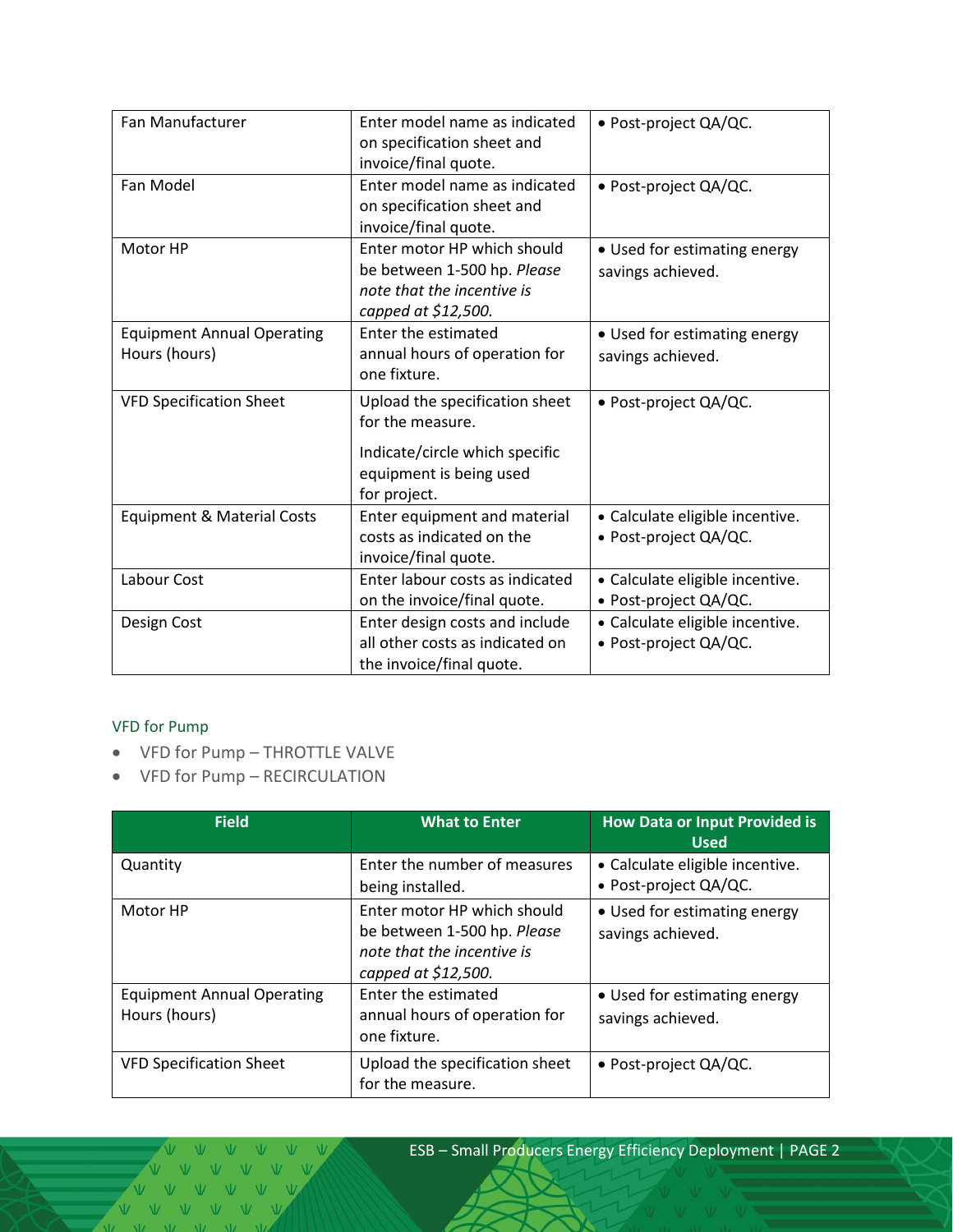|                                            | Indicate/circle which specific<br>equipment is being used<br>for project.                                                                           |                                                          |
|--------------------------------------------|-----------------------------------------------------------------------------------------------------------------------------------------------------|----------------------------------------------------------|
| Pump Type                                  | Select from list the pump type:<br>Centrifugal<br>$\bullet$<br>Axial<br><b>Mixed Flow</b><br>٠                                                      | · Post-project QA/QC.                                    |
| Drive Type - VFD for Pump                  | Select from list the drive type:<br><b>Direct</b><br>Driven                                                                                         | · Post-project QA/QC.                                    |
| <b>Existing Flow Control for Pump</b>      | Select from list the existing<br>flow control for pump:<br><b>Throttling Valve</b><br>$\bullet$<br>Recirculation<br><b>Bypass</b><br>On/Off<br>None | · Post-project QA/QC.                                    |
| Is the System Closed Loop or<br>Open Loop? | Select Closed Loop or Open<br>Loop.                                                                                                                 | • Used for estimating energy<br>savings achieved.        |
| Pump Rated GPM                             | Enter rated GPM for pump.                                                                                                                           | • Used for estimating energy<br>savings achieved.        |
| <b>Equipment &amp; Material Costs</b>      | Enter equipment and material<br>costs as indicated on the<br>invoice/final quote.                                                                   | • Calculate eligible incentive.<br>• Post-project QA/QC. |
| Labour Cost                                | Enter labour costs as indicated<br>on the invoice/final quote.                                                                                      | • Calculate eligible incentive.<br>• Post-project QA/QC. |
| Design Cost                                | Enter design costs and include<br>all other costs as indicated on<br>the invoice/final quote.                                                       | • Calculate eligible incentive.<br>• Post-project QA/QC. |

## VFD for Industrial Applications

• VFD for Industrial Applications

| <b>Field</b> | <b>What to Enter</b>                                                                                            | <b>How Data or Input Provided is</b><br><b>Used</b>      |
|--------------|-----------------------------------------------------------------------------------------------------------------|----------------------------------------------------------|
| Quantity     | Enter the number of measures<br>being installed.                                                                | • Calculate eligible incentive.<br>• Post-project QA/QC. |
| Motor HP     | Enter motor hp which should<br>be between 1-500 hp. Please<br>note that the incentive is<br>capped at \$12,500. | • Used for estimating energy<br>savings achieved.        |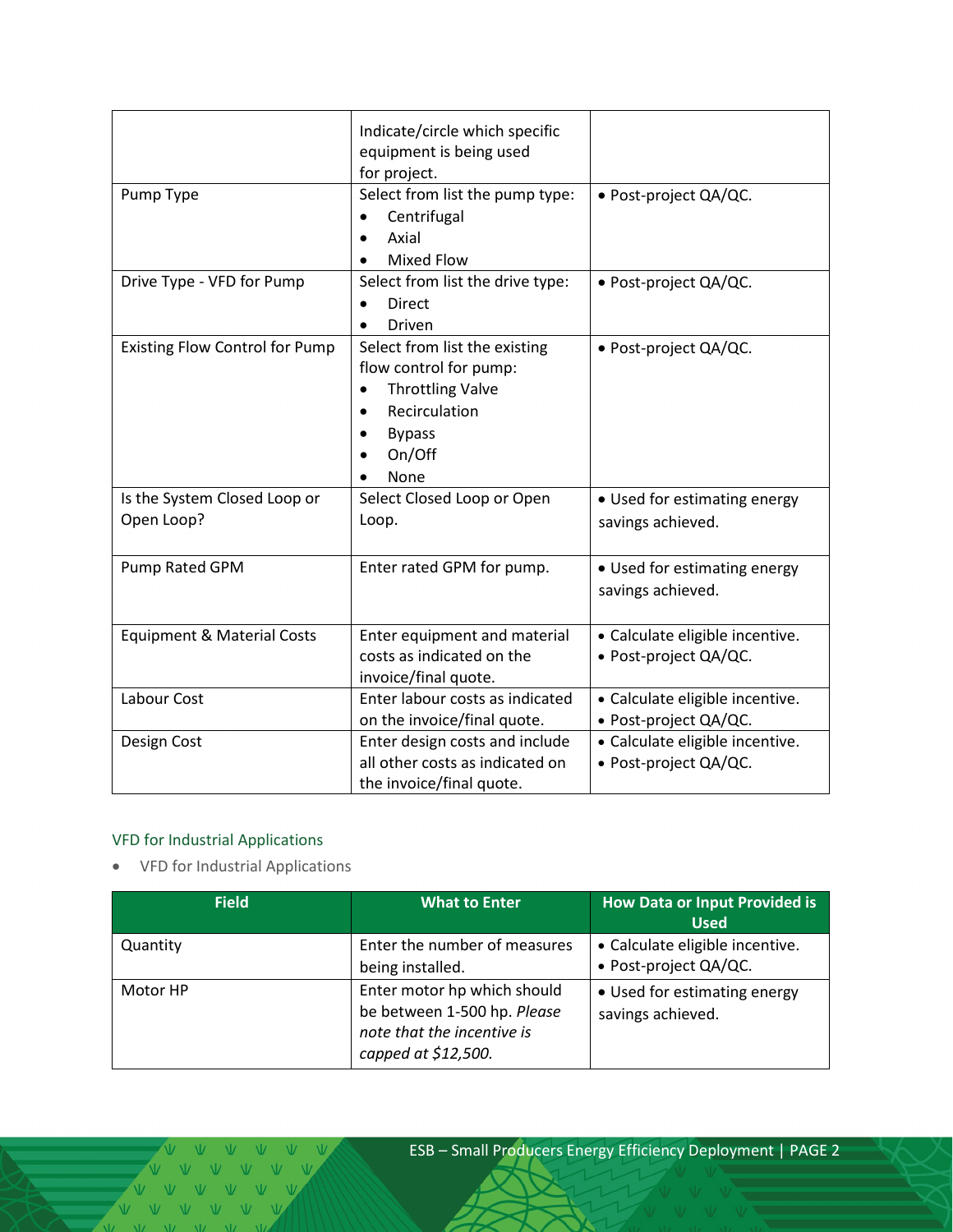| <b>Equipment Annual Operating</b><br>Hours (hours) | Enter the estimated<br>annual hours of operation for<br>one fixture.                                                            | • Used for estimating energy<br>savings achieved.        |
|----------------------------------------------------|---------------------------------------------------------------------------------------------------------------------------------|----------------------------------------------------------|
| <b>VFD Specification Sheet</b>                     | Upload the specification sheet<br>for the measure.<br>Indicate/circle which specific<br>equipment is being used<br>for project. | • Post-project QA/QC.                                    |
| <b>Driven Equipment Details</b>                    | Select from list the equipment<br>being driven:<br>Fan<br>Pump<br>Gear Box<br>Conveyor<br>Other                                 | · Post-project QA/QC.                                    |
| <b>Equipment &amp; Material Costs</b>              | Enter equipment and material<br>costs as indicated on the<br>invoice/final quote.                                               | • Calculate eligible incentive.<br>• Post-project QA/QC. |
| Labour Cost                                        | Enter labour costs as indicated<br>on the invoice/final quote.                                                                  | • Calculate eligible incentive.<br>• Post-project QA/QC. |
| Design Cost                                        | Enter design costs and include<br>all other costs as indicated on<br>the invoice/final quote.                                   | · Calculate eligible incentive.<br>• Post-project QA/QC. |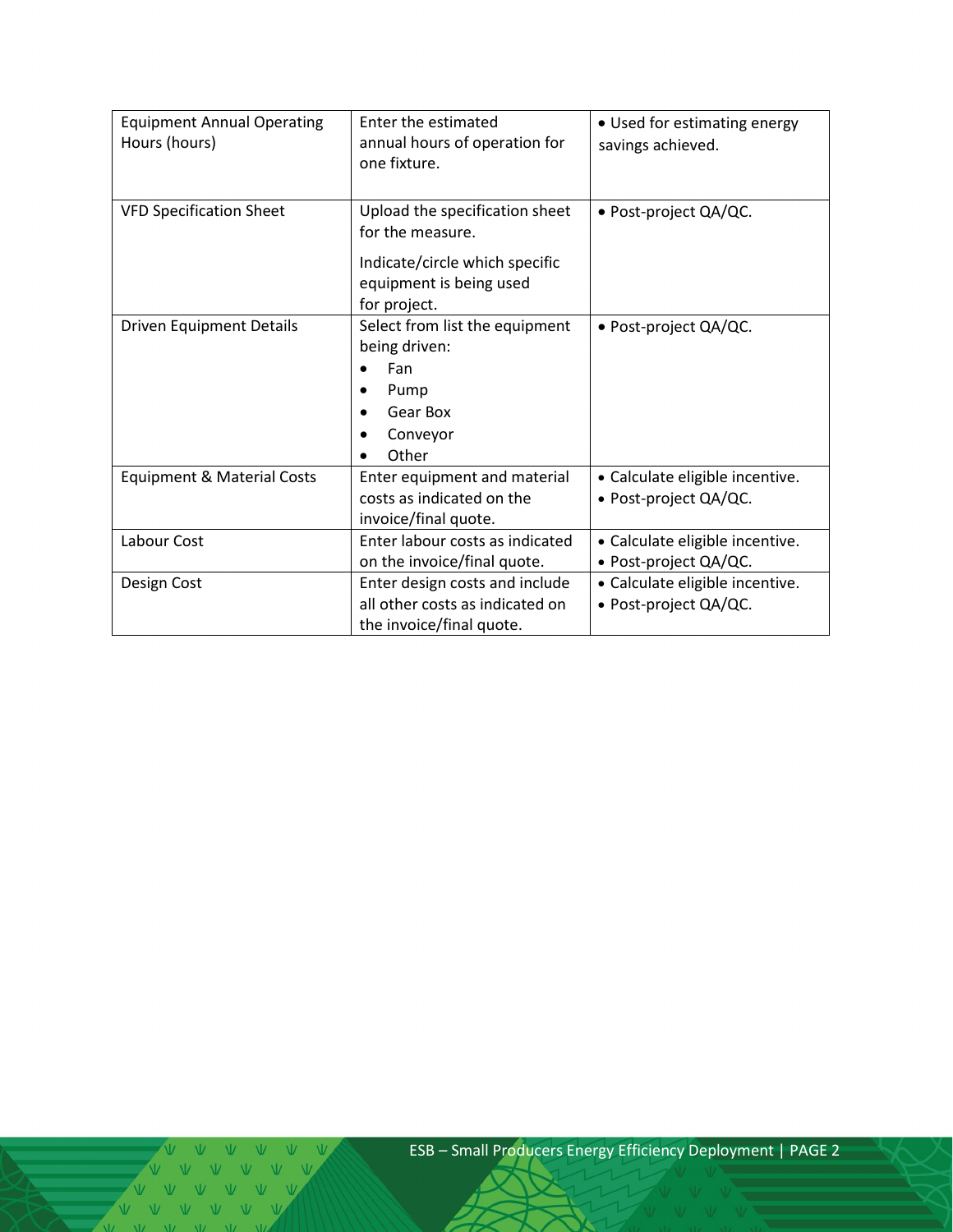## <span id="page-11-0"></span>**STEP 5 OF PRE-PROJECT APPLICATION: ALL MEASURES**

| <b>Field</b>                         | <b>What to Enter</b>                                                                                                                                                                                                                                                                                                                                                       | <b>How Data or Input Provided is</b><br><b>Used</b>                                                      |
|--------------------------------------|----------------------------------------------------------------------------------------------------------------------------------------------------------------------------------------------------------------------------------------------------------------------------------------------------------------------------------------------------------------------------|----------------------------------------------------------------------------------------------------------|
| Cost Quote                           | Quote or invoice should be<br>itemized to include quantity,<br>brand, model numbers for<br>equipment, applicant name,<br>contractor name, facility<br>address and date (Sample<br>quote provided in the<br>Appendix). Costs should be<br>indicated separately for:<br><b>Equipment and Material</b><br>Labour<br>$\bullet$<br>Design and Others<br>$\bullet$<br>Taxes<br>٠ | • Cross-reference against<br>provided costs.<br>• Calculate eligible incentive.<br>• Post-project QA/QC. |
| <b>Electricity Bill for Facility</b> | Upload the most recent<br>electricity bill available for the<br>facility.                                                                                                                                                                                                                                                                                                  | • Ascertain rate class.                                                                                  |

# <span id="page-11-1"></span>**POST-PROJECT APPLICATION**

Note that for the post-project application, you will be required to confirm that no changes were made from the pre-project application, unless an Application Change Approval Notice was issued by ERA. In terms of documents required, you will need to provide evidence of the following:

- Invoice for Project Costs
- Proof of Payment for Project Costs
- Post-Project Photo
- Conditions stated in the Notice of Pre-Approval

Participant may be subject to a QA/QC check and asked for additional documentation to facilitate a site visit.